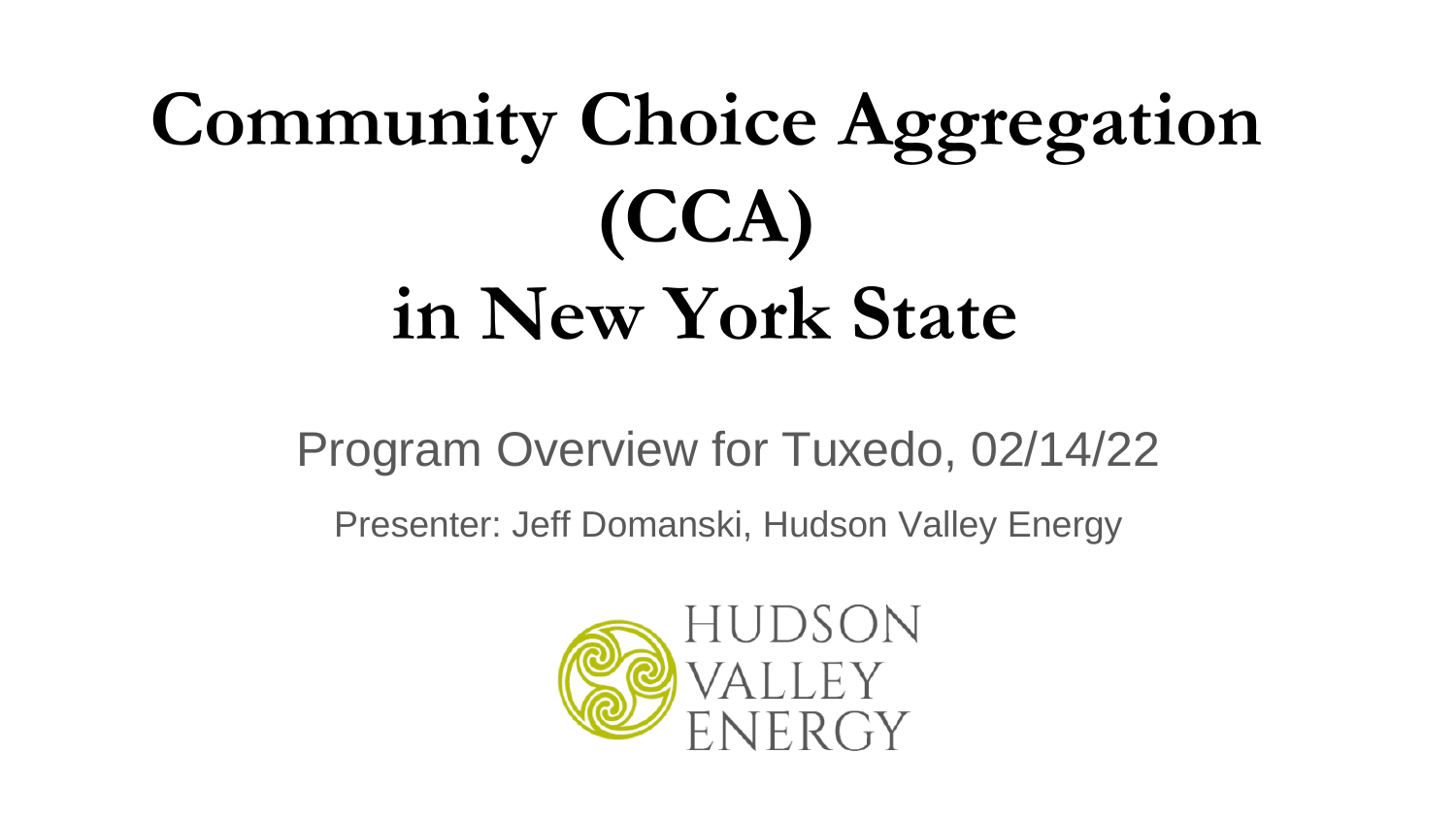

### What is Community Choice Aggregation (CCA)?

**A policy enabling municipalities to determine default energy offerings including renewable electricity supply and community solar — on behalf of residents, small businesses, and other organizations**

#### **Why NY State is Promoting CCA**



- 2. Supports the generation of clean energy within NYS
- 3. Protects consumers



- **1. Protects** consumers from bad actors, mis-steps in energy market
- **2. Optimizes** the opportunities for both electricity Supply and Community Solar

A was authorized by the Public Service Commission in April 2016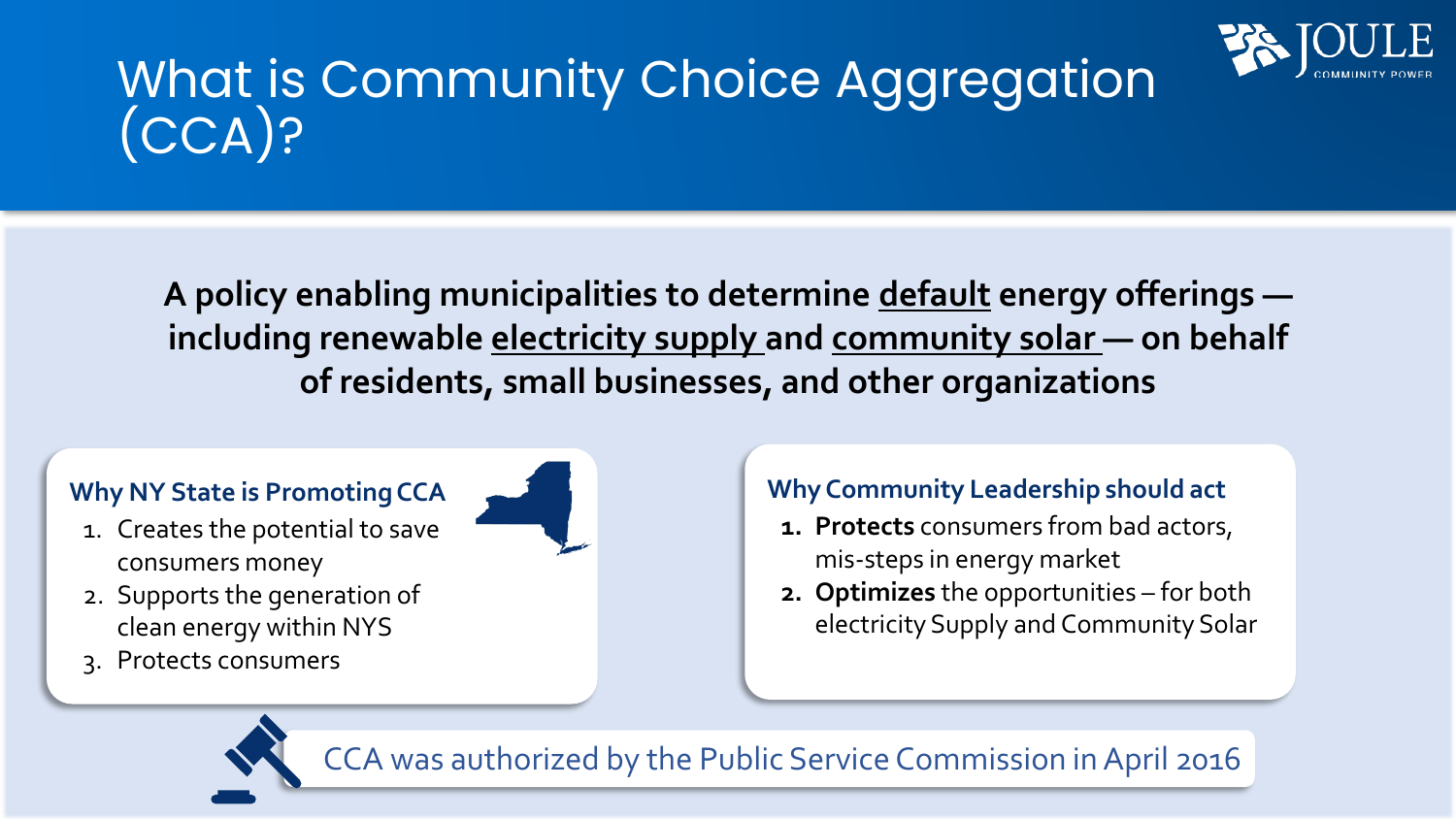### **CCA: The Swiss Army Knife analogy**

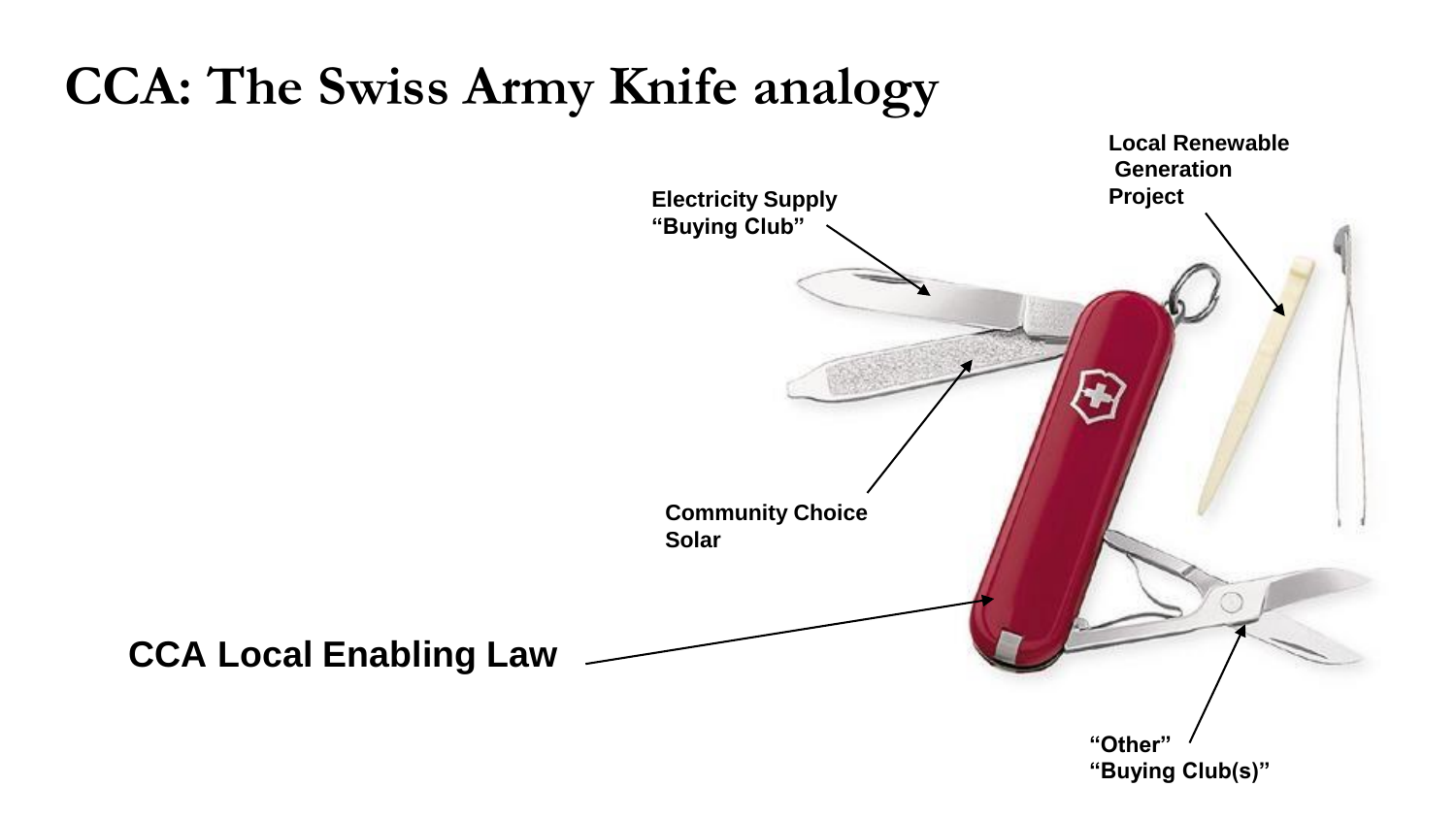

*\* Original Default / "Opt-Out" option \*\* New Default option*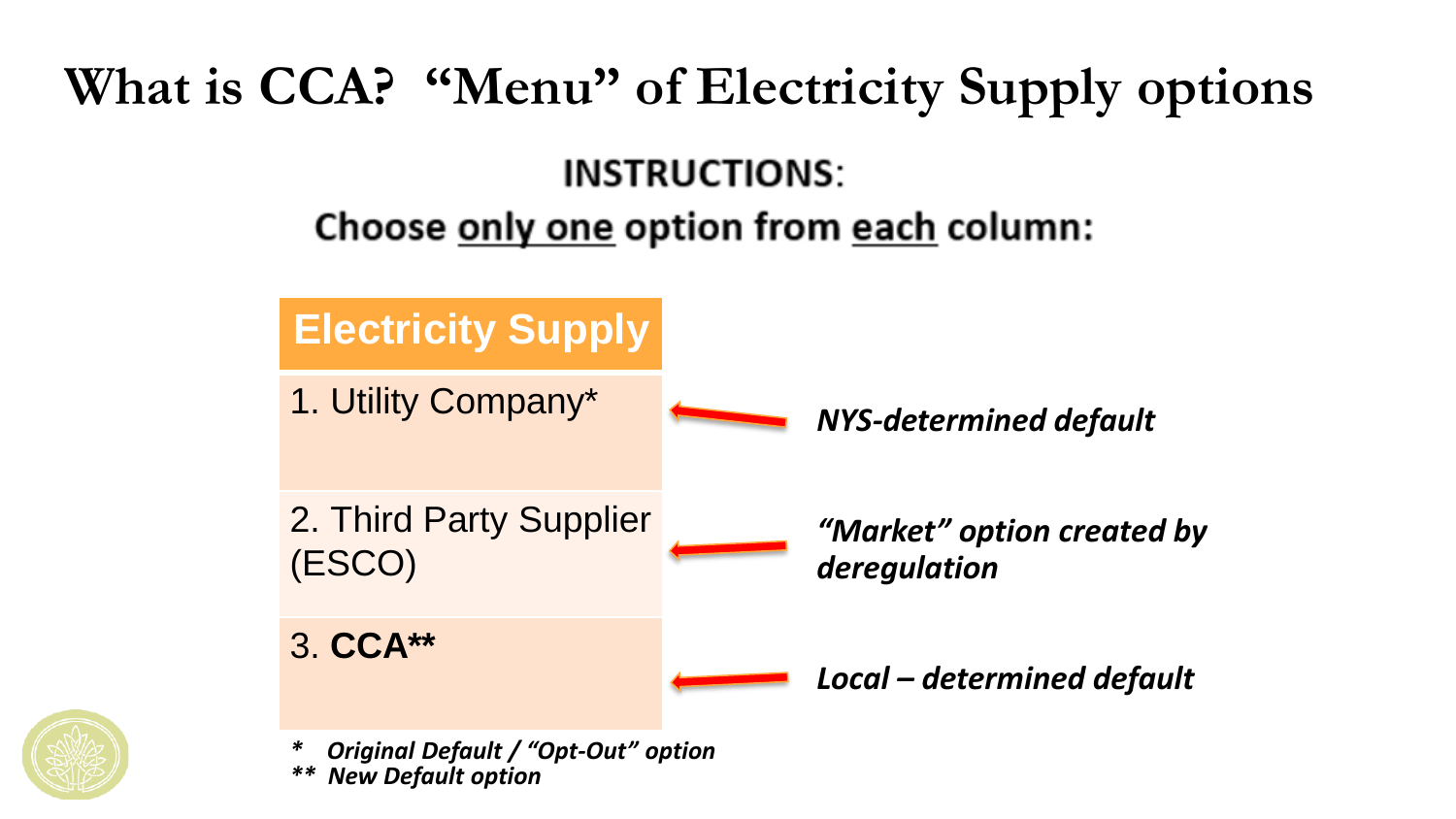|                                                                                                                                                      | Your next Meter<br>Reading will be:<br>Jun 03                                             |                                |                                      | <b>Amount Due \$98.72</b><br>Pay By 05/24/20 |
|------------------------------------------------------------------------------------------------------------------------------------------------------|-------------------------------------------------------------------------------------------|--------------------------------|--------------------------------------|----------------------------------------------|
| ELECTRIC RESIDENTIAL<br>Meter Number:                                                                                                                |                                                                                           |                                | <b>BILLING DATE</b>                  | 05/01/20<br><b>BILLING SUMMARY</b>           |
| May 1 reading (Actual)<br>Apr 1 reading (Actual)                                                                                                     | 3661<br>-3159                                                                             |                                | ACCOUNT NUMBER                       |                                              |
| Total Usage KWH 30 Days                                                                                                                              | 502                                                                                       |                                | Last Bill                            | \$92.63                                      |
| <b>Delivery Charges</b><br><b>Basic Service Charge</b>                                                                                               | <b>Electricity Delivery</b>                                                               | \$19.50                        | Payment - Internet<br>04/16/20       | $-92.63$                                     |
| First<br>250 KWH @<br>Next<br>252 KWH @                                                                                                              | 8.444¢ each<br>8.444¢ each                                                                | 21.11<br>21.28                 | <b>Balance Forward</b>               | \$0.00                                       |
| Energy Cst Adj<br>502 KWH @<br>NY Assessment<br>502 KWH @<br>RDM Adjustment<br>502 KWH @                                                             | 0.02417¢<br>0.00000¢<br>$-0.18500c$                                                       | .12<br>.00<br>$-.93$           | Adjustments<br><b>Billing Charge</b> | <b>Community / Solar</b><br>1.33             |
| Transition Adj Chg<br>502 KWH @<br>SBC Cha<br>502 KWH @<br>Government surcharges - Delivery                                                          | $-0.017006$<br>0.58200¢                                                                   | $-.09$<br>2.92<br>1.30         | Service Charges<br>Electric          | 97.39                                        |
| <b>Total Delivery Charges</b>                                                                                                                        |                                                                                           | \$65.21                        | <b>TOTAL</b><br><b>AMOUNT DUE</b>    | \$98.72                                      |
| <b>Merchant Function Cng</b><br>Government surcharges - Delivery                                                                                     | <b>502 KWH</b> @ 0.49400¢                                                                 | Z.40<br>.05                    |                                      |                                              |
| <b>Total Merchant Function Chg</b>                                                                                                                   |                                                                                           | \$2.53                         | Same Period Last Year                | 53 °F                                        |
| Forecast Mkt Sup Chg<br>Mkt Supply Chg Adj<br>Government surcharges - Commodity<br><b>Total Price For Elec Supply</b><br><b>Total Supply Charges</b> | 5.85200¢<br>502 KWH @<br>502 KWH @<br>0.05300¢<br>5.906¢ Avg<br><b>Electricity Supply</b> | 29.38<br>.27<br>.00<br>\$29.65 | 940<br>705<br>470<br>235             | ELECTRIC USAGE: MONTHLY                      |
| \$97.39<br><b>CURRENT ELECTRIC CHARGES</b>                                                                                                           |                                                                                           |                                | <b>KWH</b><br>J.<br>м                | <b>JASOND</b><br>J F M A MAVG                |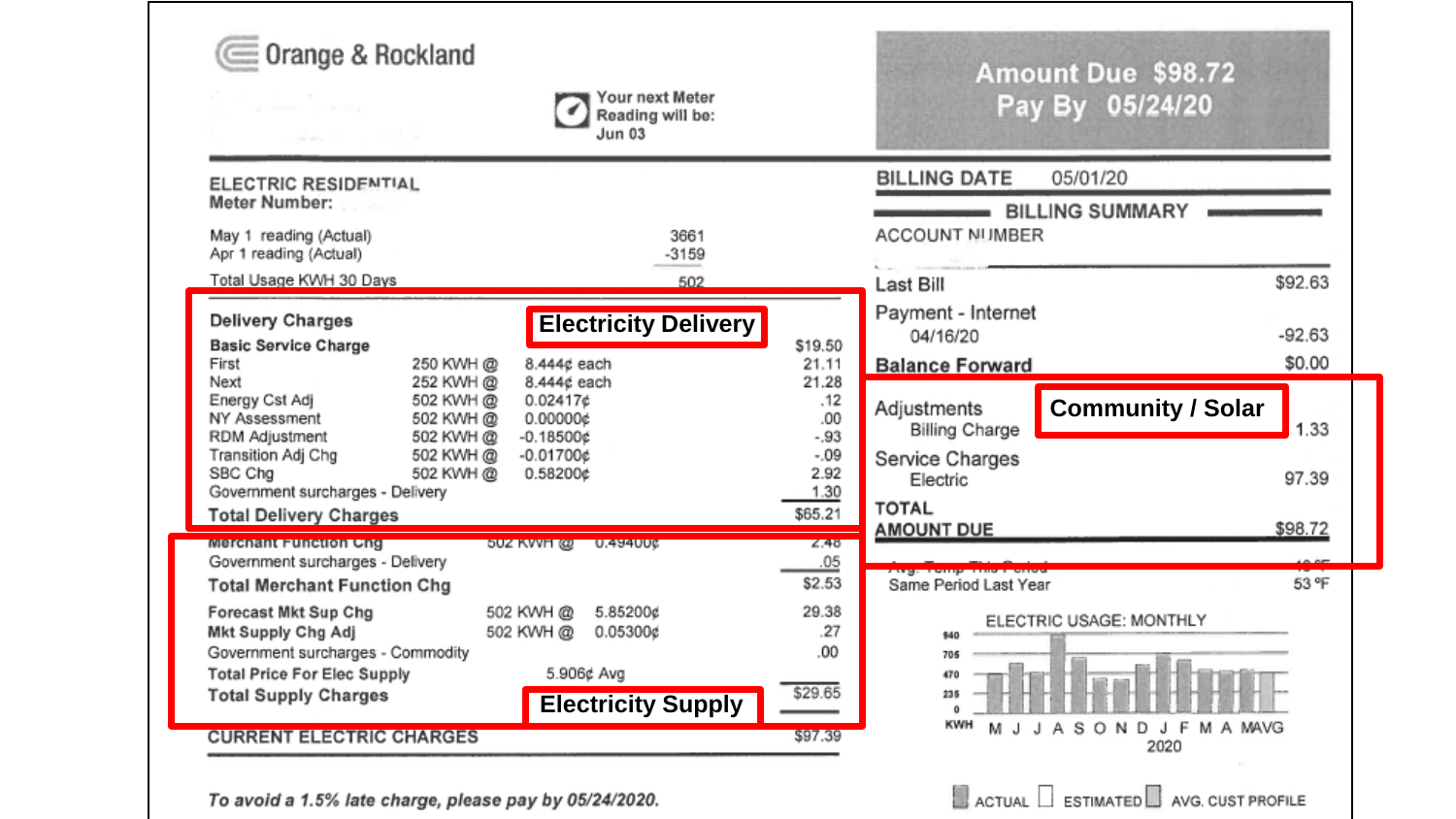

### One Program, Two Components

#### **Renewable Electricity Supply**

- New default for residents
- Low fixed rate
- Free opt out anytime

#### **Community Solar**

- Guaranteed savings off monthly electricity bill
- Low-Income customers given priority
- Support local community solar farms

**Reduced carbon emissions**

**Lower electricity costs**

**Increased consumer protection**



Currently only available through Joule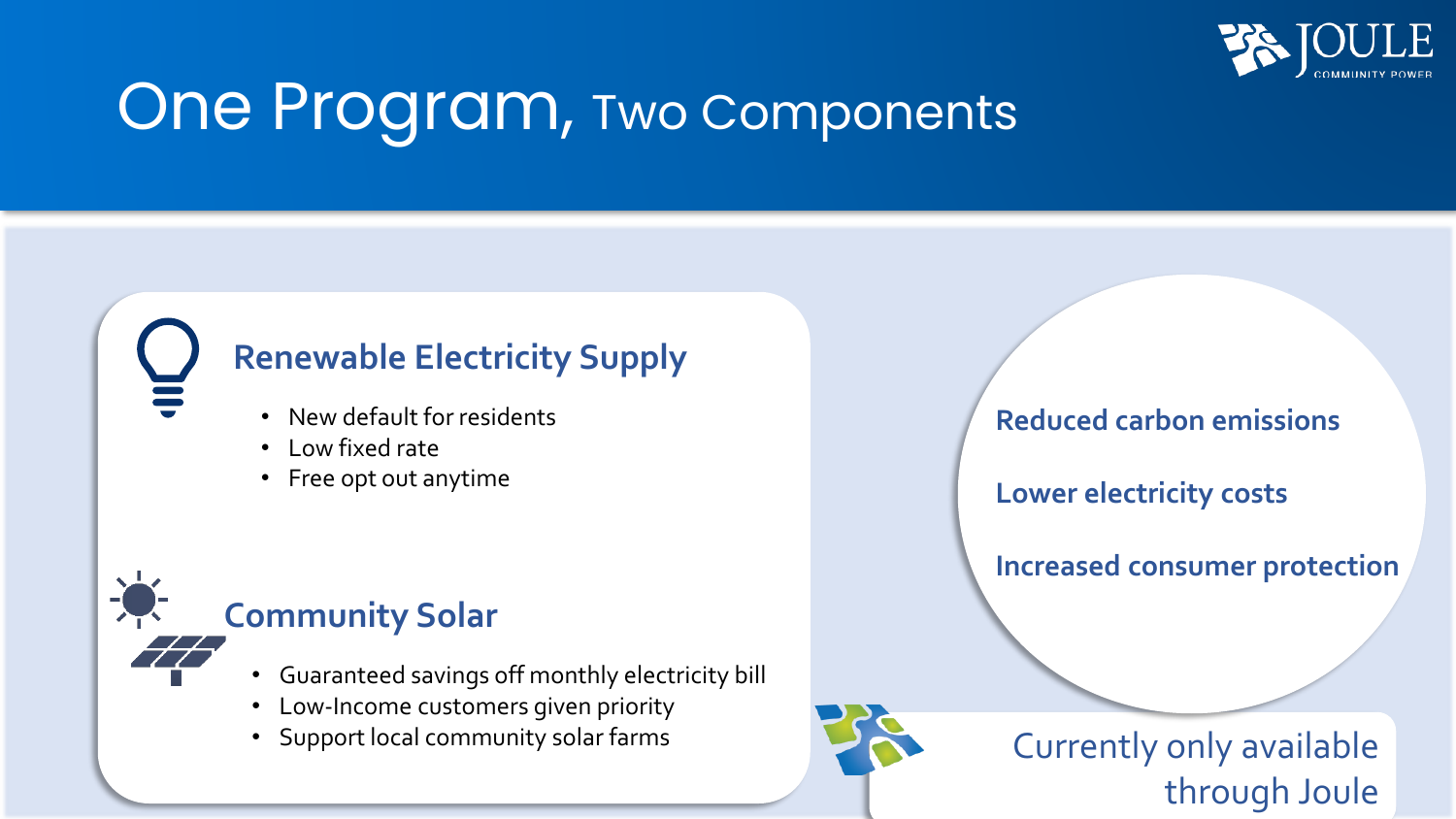### **What is CCA: Electricity Supply vs. Solar options**

#### **INSTRUCTIONS:**

#### Choose only one option from each column:

**Solar** 



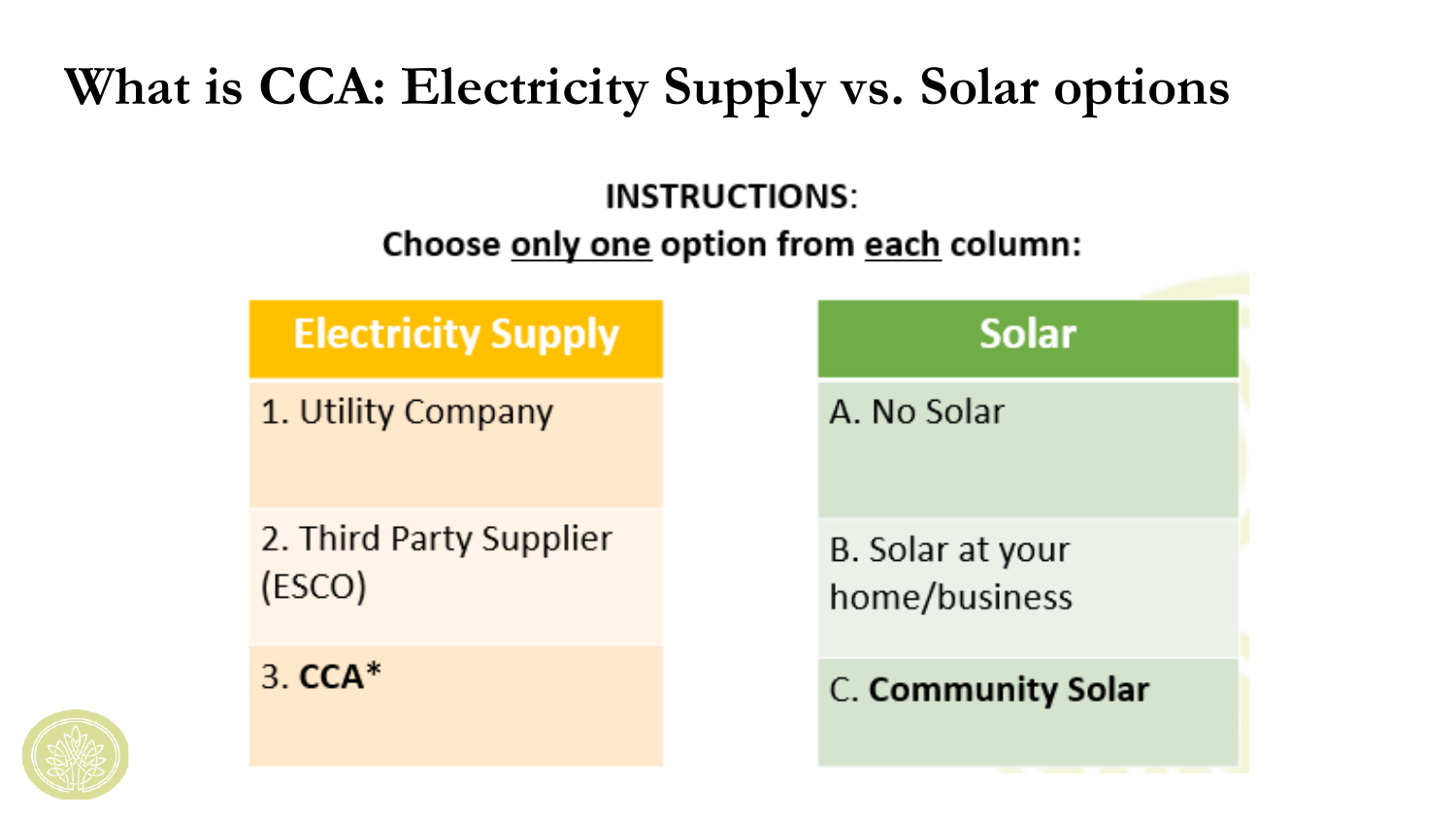### **CCA Process – Community Steps**

- Pass CCA Enabling **Local Law**
- Select Program **Administration** (e.g., Joule Community Power)
- Public **awareness-building education and outreach** (min. 60 days)
- NYS **DPS approval**
- Utility **data request**
- Request for Proposals (**RFP**) to electricity suppliers (*and Community Solar?)*
- **Accept compliant proposal** (electricity supply rate) (*and Community Solar?*)
- Sign Electricity Supply Agreement (*and Community Solar?*)
- More education and outreach with Program details
- **Welcome / Opt-Out letter** sent >> 30-day Opt-out Period
- Letter from utility company (*"You are about to be switched ..."*)
- **Enrollment transition**
- Program is **active**!



No commitment!

#### Also, no direct cost to towns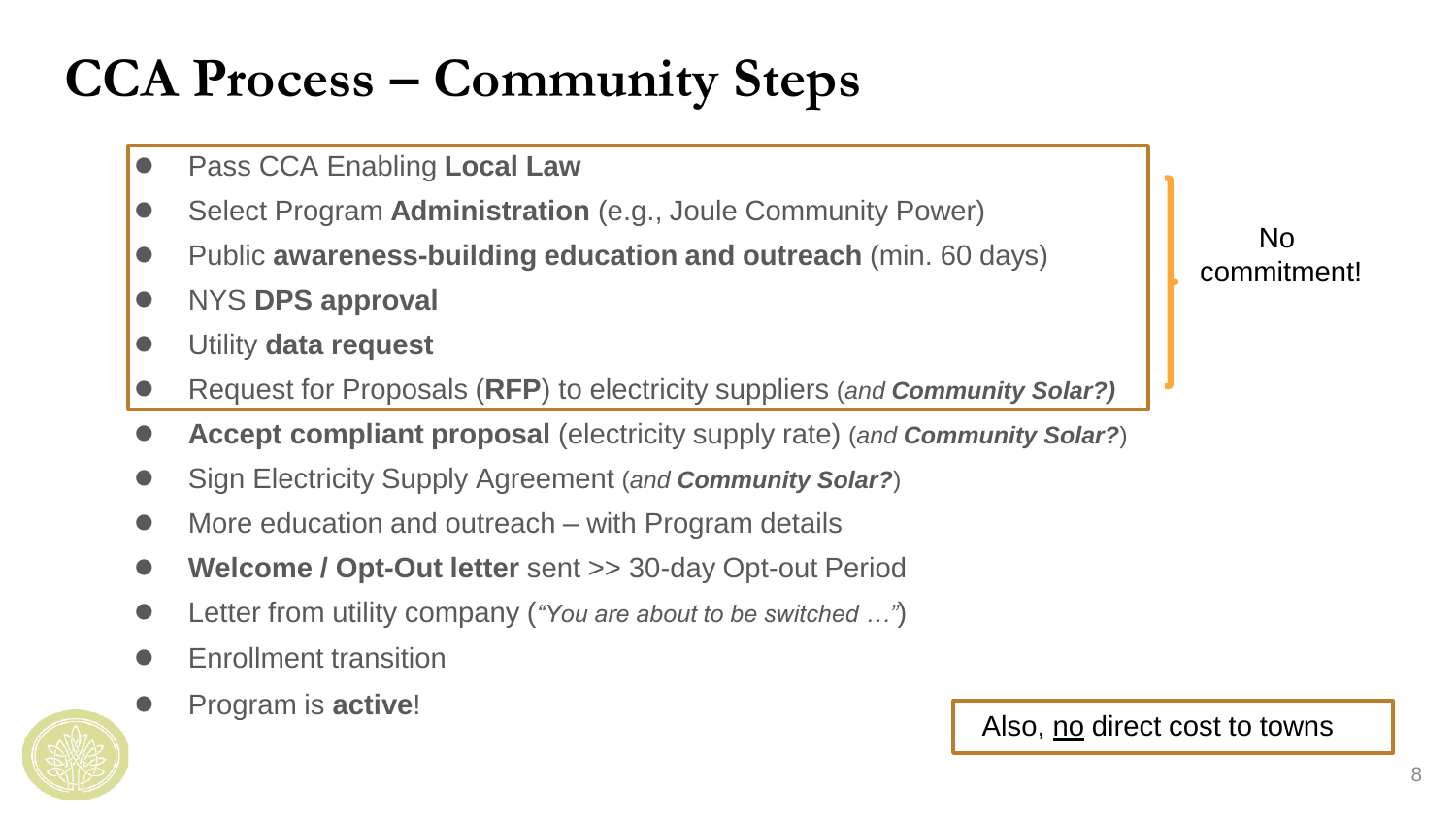### **CCA Process – Community Steps**

|                    | $\bullet$ | Pass CCA Enabling Local Law                                                 |
|--------------------|-----------|-----------------------------------------------------------------------------|
|                    |           | Select Program Administration (e.g., Joule Community Power)                 |
| March – May 2022   | $\bullet$ | Public awareness-building education and outreach (min. 60 days)             |
|                    | $\bullet$ | <b>NYS DPS approval</b>                                                     |
|                    |           | Utility data request                                                        |
| <b>July 2022</b>   |           | Request for Proposals (RFP) to electricity suppliers (and Community Solar?) |
|                    |           | Accept compliant proposal (electricity supply rate) (and Community Solar?)  |
|                    | $\bullet$ | Sign Electricity Supply Agreement (and Community Solar?)                    |
|                    | $\bullet$ | More education and outreach – with Program details                          |
| <b>August 2022</b> |           | <b>Welcome / Opt-Out letter</b> sent >> 30-day Opt-out Period               |
|                    |           | Letter from utility company ("You are about to be switched ")               |
|                    | $\bullet$ | <b>Enrollment transition</b>                                                |
| November 2022      |           | Program is <b>active!</b>                                                   |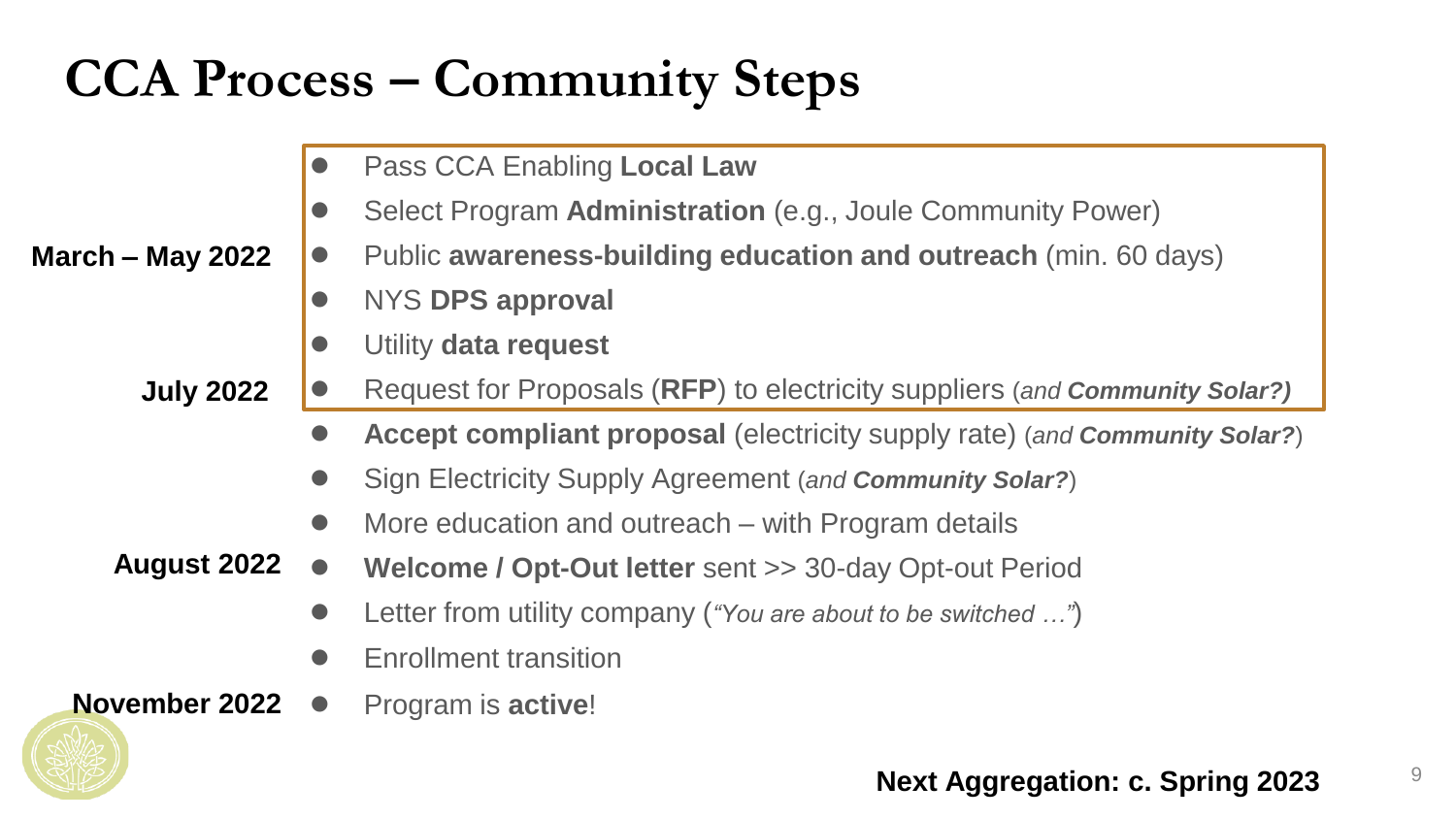## Who we are





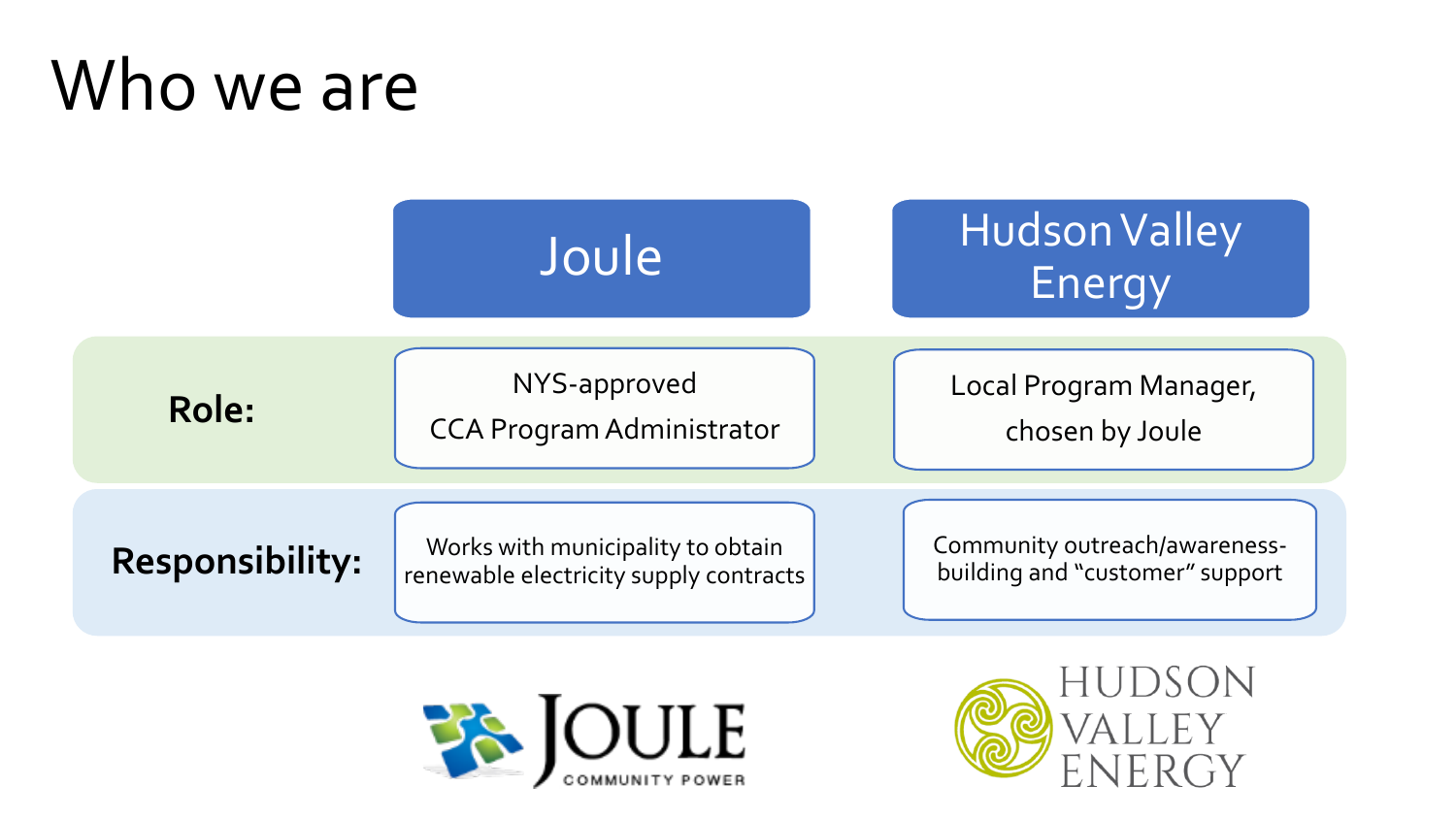**Where is CCA?** 

### **CCA Local Laws in NY**





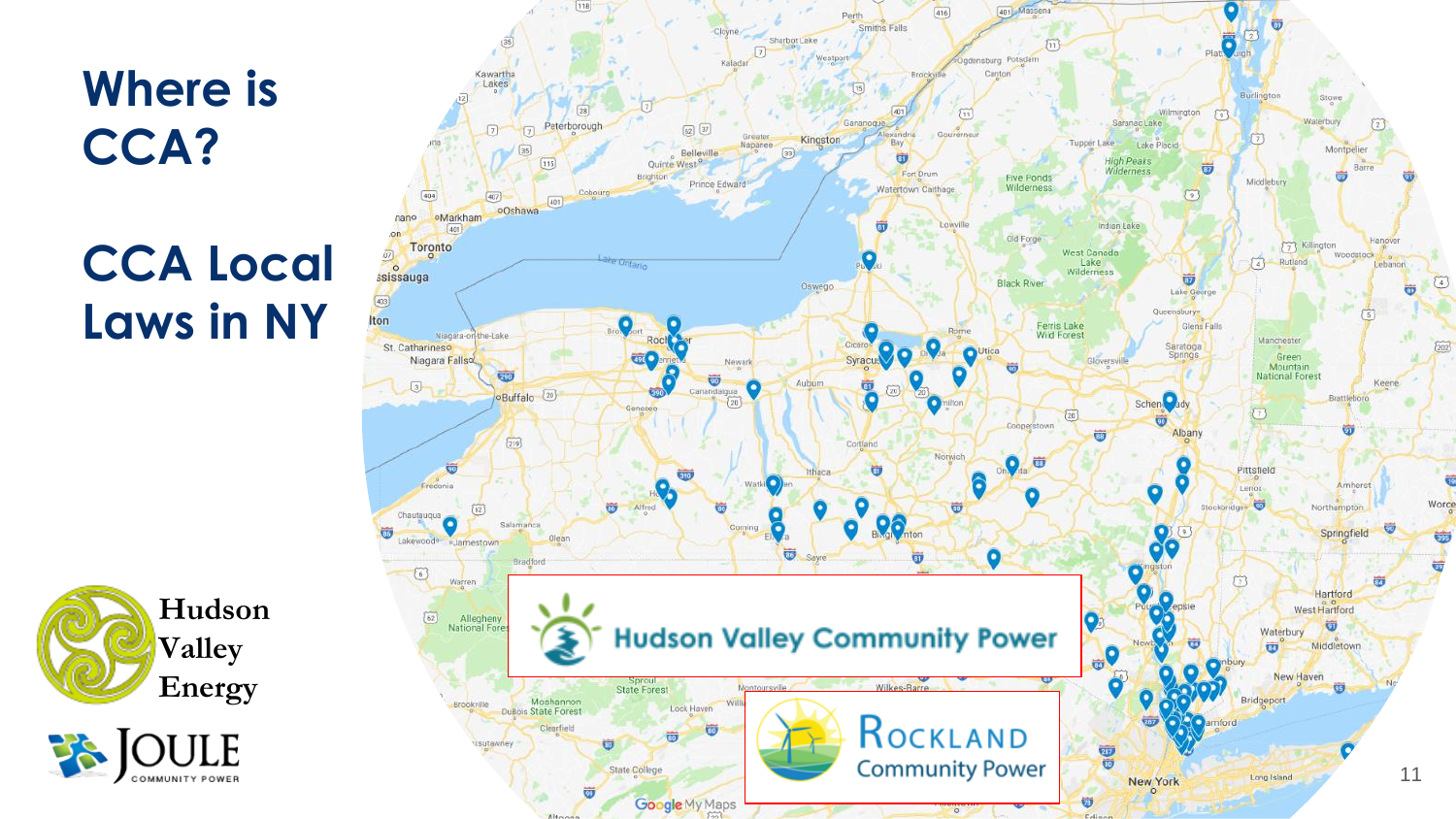### How is CCA-Supply in the Hudson Valley doing?



- **Clarkstown**
- **Orangetown**
- **Village of Haverstraw**
- **Nyack**
- South Nyack
- Upper Nyack



Third Party (ESCO) 100% Renewable - Average

Orange & Rockland Standard Mix (Variable Rate)

Orange & Rockland Average (running)

Rockland Community Power 100% Renewable (Fixed Rate) Rockland Community Power Standard Mix (Fixed Rate)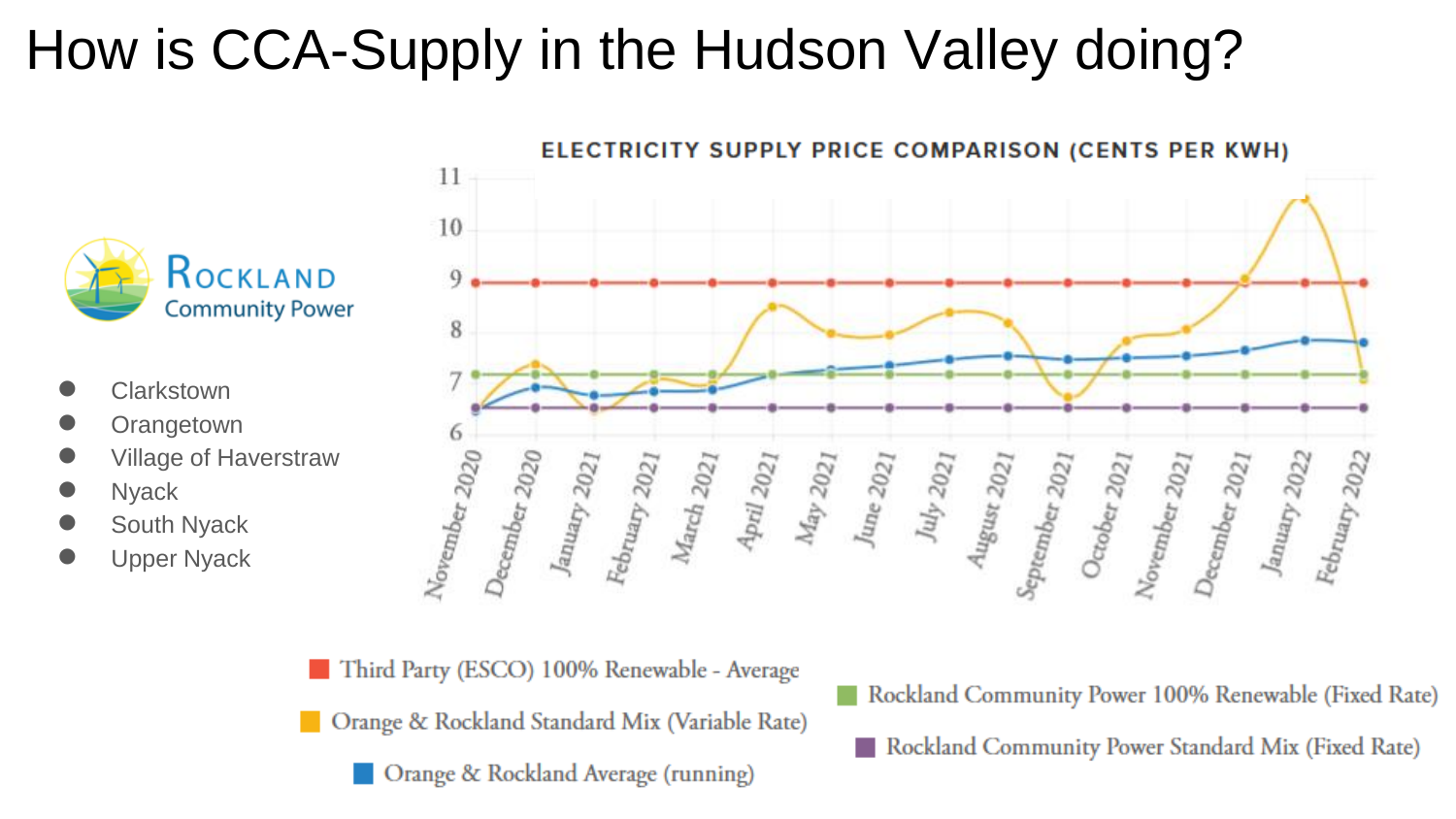### How is CCA-Supply in the Hudson Valley doing?



- **Beacon**
- **Clinton**
- Cold Spring
- Marbletown
- **Town of New Paltz**
- **Village of New Paltz**
- **Philipstown**
- **City of Poughkeepsie**
- Town of Red Hook
- **Town of Saugerties**



- Third Party (ESCO) 100% Renewable Average
- Central Hudson Standard Mix (Variable Rate)
- Central Hudson Average (July 2021 to date)
- HVCP Res. 100% Renewable (Fixed Rate) HVCP Res. Standard (Fixed Rate)